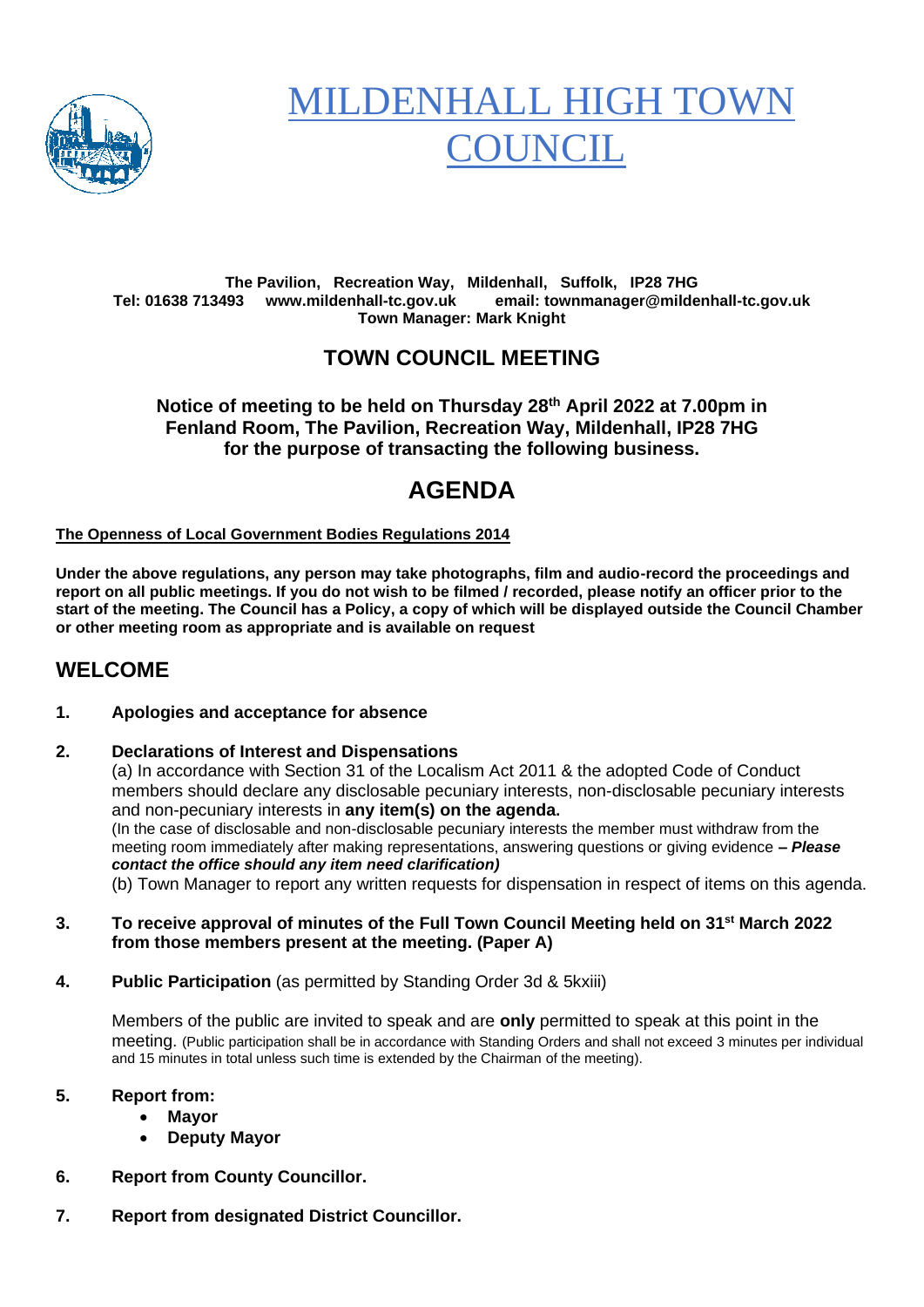#### **8. Report from Police.**

# **9. Report from RAF Mildenhall Base.**

### **10. Financial Matters 2021/22**

- **10.1** Bank Reconciliation up to 31st March 2022. **(Paper B)**
- **10.2a** Approval of Accounts Payments 1 st to 31st March 2022. **(Paper C)**
- **10.2b** Approval of Accounts Receipts 1 st to 31st March 2022. **(Papers D)**
- **10.3** To receive an update regarding current debtors to the Town Council **(see recommendation sheet)**
- **10.4** To receive the 4<sup>th</sup> quarterly budget monitoring report 1<sup>st</sup> January to 31<sup>st</sup> March 2022 (Paper **E)**
- **10.5** To approve a quote for £1,500 regarding the Jubilee Fields pump **(Paper F)**

# **11. General Matters**

- **11.1** Update from Town Manager regarding Action Sheet. **(Paper G)**
- **11.2** Verbal update on Lark in the Park 2022.
- **11.3** To consider and approve the quotes for a replacement item of play equipment **(Paper H)**

# **12. Planning Committee**

- **12.1** To receive the minutes from the meeting of this committee from the 12 th April 2022 **(Paper I)**
- **12.2** To note the Planning Scheme of Delegation paper **(Paper J)**

# **13. Communications and Events Committee**

- 13.1 To receive the minutes from the meeting of this committee from the 7<sup>th</sup> April 2022 **(Paper K)**
- **13.2** Verbal update on the Annual Town Meeting (Forum) 2022.
- **14. To consider a resolution under the Public Bodies (Admission to Meetings) Act 1960 to exclude the press and public for the duration of the following items in view of the confidential and personal nature of the business to be transacted If resolved, such items to be dealt after the item that confirms details of the next meeting.**
- 15. To receive approval of confidential minutes of the Full Town Council Meeting held on 31<sup>st</sup> March 2022 from those members present at the meeting. **(Paper L)**
- **16.** To approve the job application pack for a staffing position **(Paper M)**
- **17.** Update on Council communications.
- **18. Exchange of information**
- **19. Time and Venue of next Council meeting on Thursday 26 th May 2022 at 6pm in the Fenland Room of The Pavilion.**

# **CLOSE**

Note to Members – Register of Members Interest

Should any change need to be made to your form please be reminded that this should be actioned within 28 days of the change

# **THE PUBLIC ARE INVITED TO ATTEND THE ABOVE MEETING**